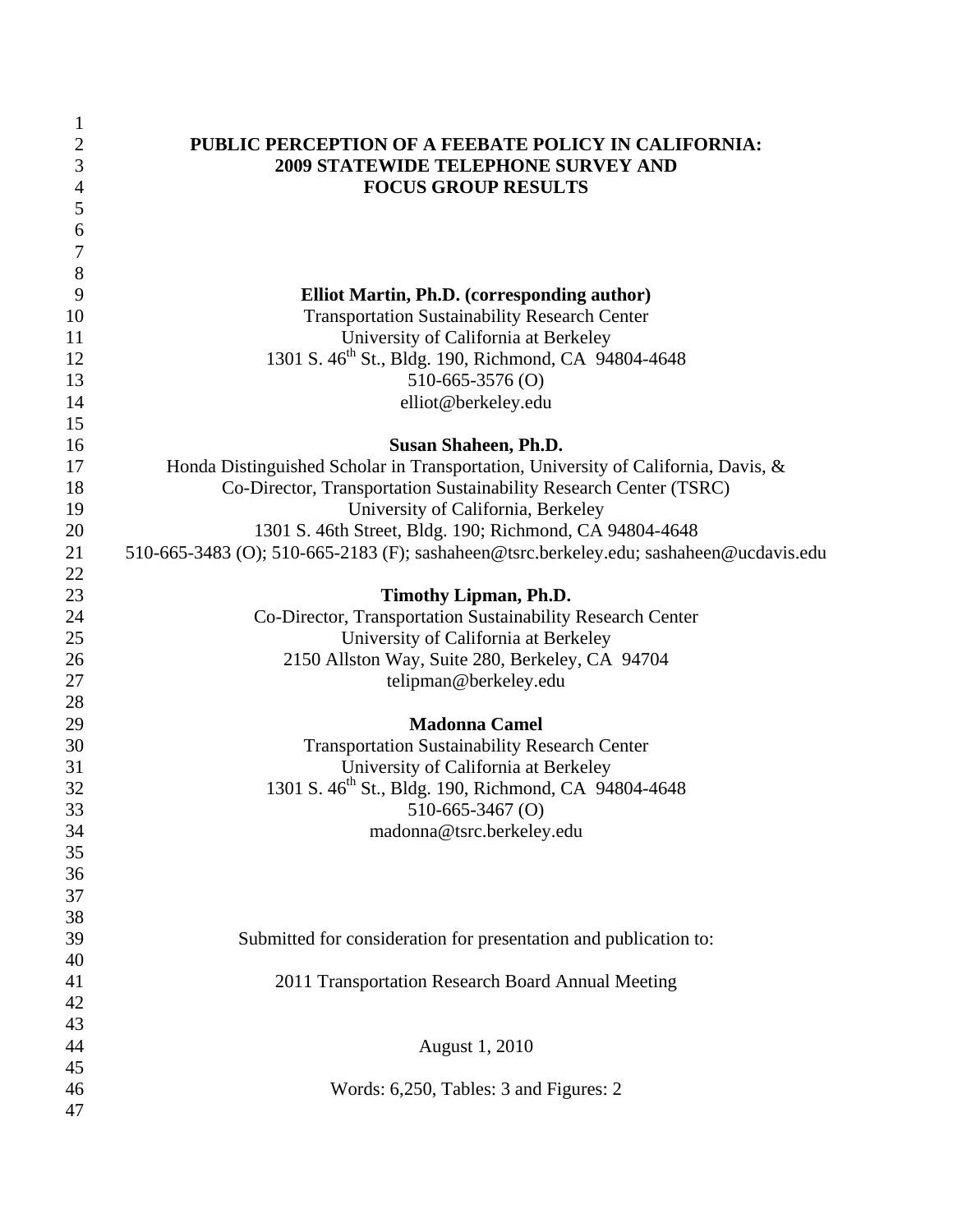51

53

## 48 **PUBLIC PERCEPTION OF A FEEBATE POLICY IN CALIFORNIA:**  49 **2009 STATEWIDE TELEPHONE SURVEY AND**  50 **FOCUS GROUP RESULTS**

52 Elliot Martin, Ph.D., Susan Shaheen, Ph.D., Timothy Lipman, Ph.D., and Madonna Camel

## 54 **ABSTRACT**

55 This paper explores the public perception of feebates and climate change within California.

- 56 Feebates are designed to offer private vehicle buyers a rebate for the purchase of a low-emission
- 57 vehicle and a fee for those that produce higher emissions. In 2009, the authors conducted a series
- 58 of 12 focus groups throughout the State, which were followed by a computer-assisted telephone
- 59 interview (CATI) survey of 3,000 California residents. The survey results were used to gain
- 60 insights into feebate policy response. Researchers employed the focus groups to gauge
- 61 participant understanding of the feebate concept and overall response in preparation for the
- 62 statewide survey. The survey analysis illustrates how opinion is distributed by key demographic
- 63 variables, including political affiliation. In addition, the survey probed respondents on their
- 64 relative sentiments towards climate change, foreign oil dependence, and policy fairness. The
- 65 results suggest that roughly three quarters of the population would support a feebate policy.
- 66 Approximately one in five participants opposed the policy. The survey data were explored
- 67 through a cross-tabulation of policy position with demographic and socioeconomic attributes. To
- 68 evaluate how key factors simultaneously influence policy support/opposition, the authors
- 69 developed an ordinal regression model, which could correctly predict 89.5% of the sample's
- 70 policy position. While the focus group and survey results reflect some divergence (i.e., the
- 71 survey yielded more feebate policy support than the focus groups), the understanding gained
- 72 from this study can aid California policymakers in assessing the feebate policy as a mechanism 73 to address climate change from the public's perspective.
- 74
- 75 **KEY WORDS:** Feebates, motor vehicle, climate change, public policy, fuel economy,
- 76

78

77 **WORD COUNT:** 7,500 words, including 2 figures and 3 tables

## 79 **INTRODUCTION**

- 80 Transportation activity contributes to nearly 30% of annual greenhouse gas (GHG) emissions in
- 81 the United States (U.S.) (*1*). Transportation is almost entirely fueled by petroleum in the U.S. and
- 82 consumed more than 70% of the nation's oil in 2009 (*1*). Cars and light duty trucks, which
- 83 comprise two thirds of the sector's consumption, are responsible for about 45% of all U.S. oil
- 84 combusted (*1*). To curb these trends, a variety of policies have been proposed and adopted.
- 85 Since the 1970s, many policies have aimed at reducing oil consumption and harmful air
- 86 emissions from transportation. The U.S. Corporate Average Fuel Economy (CAFE) standards,
- 87 enacted in 1975, mandate that automobile manufacturers maintain a specific fuel efficiency
- 88 standard averaged among all vehicles sold each year (*2*). The U.S. Clean Air Act (CAA)
- 89 regulates harmful air emissions from automobiles through a set of standards that auto
- 90 manufacturers must meet (*3*). Only California is allowed to set tail-pipe standards more
- 91 restrictive than the Federal standards because the State has pre-empted Federal law on air quality
- 92 regulation under authority from the CAA. In addition, the California Zero Emission Vehicle
- 93 (ZEV) mandate requires an increasing percent of ZEV and other ultra-clean vehicle sales by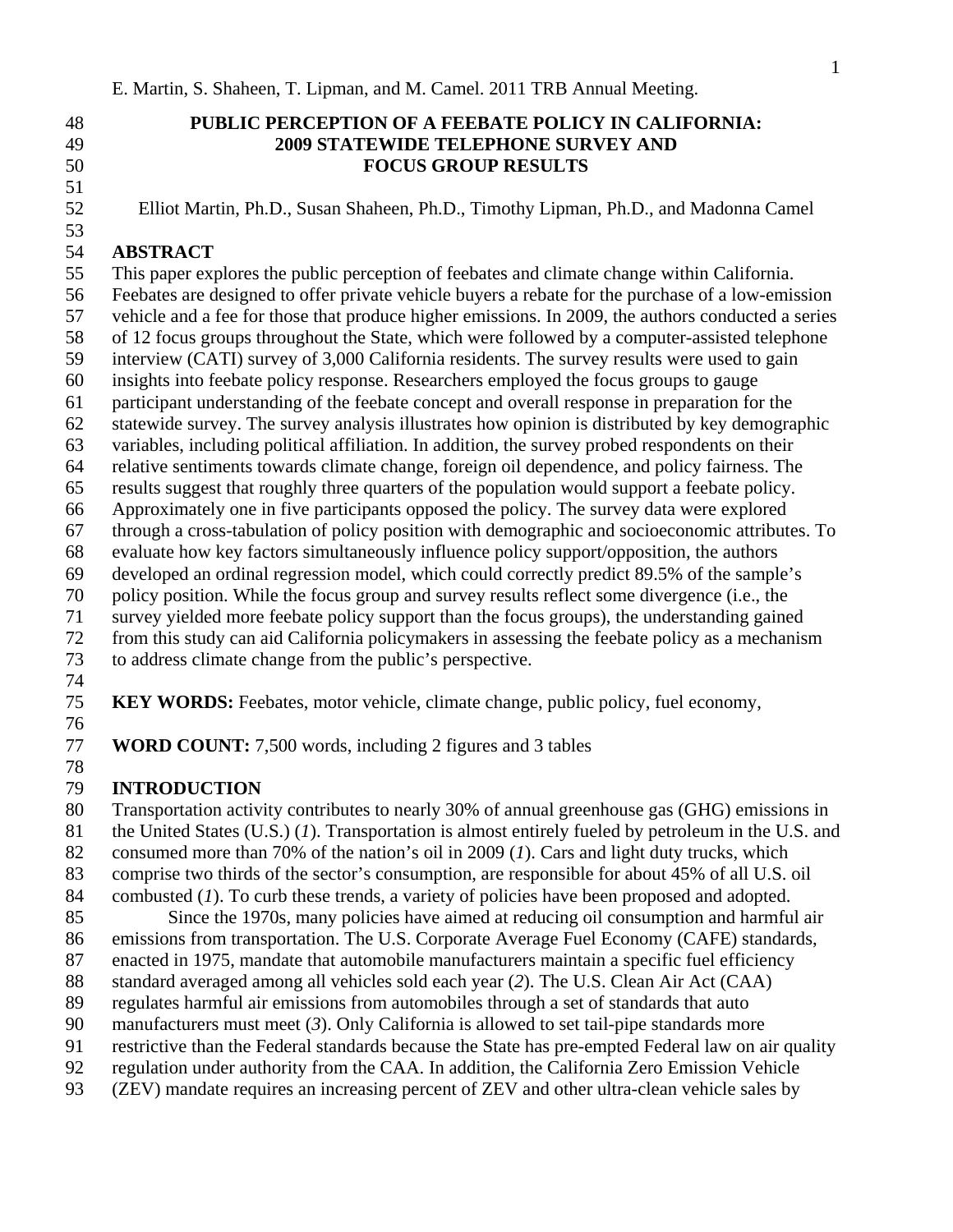94 automakers in the State (*4*). Most of these policies are considered supply-side strategies that 95 regulate technology and production. Alternative strategies are demand-side and focus on 96 influencing consumer demand through vehicle pricing. In 1978, the gas-guzzler tax was adopted 97 to discourage the purchase of less efficient passenger cars, but the tax does not apply to light

98 trucks, such as sport utility vehicles (SUVs), mini-vans, and pick-up trucks (*5*). Similarly, in 99 Europe, several countries have incorporated a system of taxation for fuel inefficient and high-

100 emitting vehicles. Such taxation is prominent in Germany, which incorporates fees for high-101 emitting vehicles into annual vehicle registration (*6*).

102 Among the proposed demand-side policies, and one that has been in effect in other 103 countries, such as France, Canada, and the Netherlands, is the feebate program. A feebate policy 104 is comprised of two parts: a rebate for the purchase of a low-emission vehicle and a fee for 105 vehicles that produce higher emissions. Most feebate programs focus on GHG emissions, but it is 106 also possible to include other air pollutants and/or target fuel economy. A pivot point captures 107 the level of vehicle emissions at which the feebate changes from granting a rebate to imposing a 108 fee (*7*). A common policy objective is revenue neutrality, as it does not require additional 109 governmental support above the fees levied. If revenue neutrality is desired, the pivot point will 110 be at the place where the rebates paid equal the fees collected plus administration costs.

111 As a "carrot and stick" policy, feebates work under the assumption that consumers are 112 loss averse in wanting to avoid new fees, but they also respond positively to rebates. Thus, when 113 they are presented with increases in some vehicle purchase prices and decreases in others, they 114 will give greater consideration to the vehicles that avoid a penalty. By shifting consumer 115 preferences and demand, feebates can indirectly encourage manufacturers to adopt new 116 technologies and lower vehicular emissions per mile (*8*).

117 Previous feebate studies have focused primarily on the impact that feebates would have 118 on manufacturers and vehicle design, and the subsequent impacts on air quality and/or GHG 119 emissions. There has been less research on understanding the public's perception of a feebate 120 policy. This paper explores the California public's perception of climate change and feebates. 121 The authors also examine the role of key variables, such as political affiliation and current and 122 planned vehicle fuel efficiency, in influencing feebate policy support/opposition. The results are 123 based on 12 focus groups conducted throughout the State and a computer-assisted telephone 124 interview (CATI) survey with 3,000 California residents in 2009.

125 The paper is organized into four sections. First, a history and review of past feebate 126 programs and research is provided, along with a discussion of climate change perception. Next, 127 the authors explain the study methodology. Third, survey and focus group results are discussed. 128 Fourth, the paper concludes with a comparative assessment of the focus group and survey results. 129

#### 130 **LITERATURE REVIEW**

131 As of 2010, there are no U.S. feebate policies in effect. However, during the early 1990s, several

132 states attempted to establish such policies. A policy similar to feebates, called "DRIVE+"

133 (Demand-based Reductions in Vehicle Emissions PLUS Improvements in Fuel Economy) was

134 proposed in California in 1990. DRIVE+ sought to establish a sales tax surcharge on vehicles

135 with high carbon dioxide and criteria pollutant emissions and a sales tax reduction for more fuel

136 efficient and lower emitting vehicles (*9*). Despite passing through the legislature, the proposal

137 was vetoed by the Governor. In 1991, the Maryland legislature passed a feebate policy, but it

138 was challenged by the Bush administration under the premise that it encroached on the federal

139 jurisdiction over fuel economy standards. As a result, Maryland did not enact the policy, and it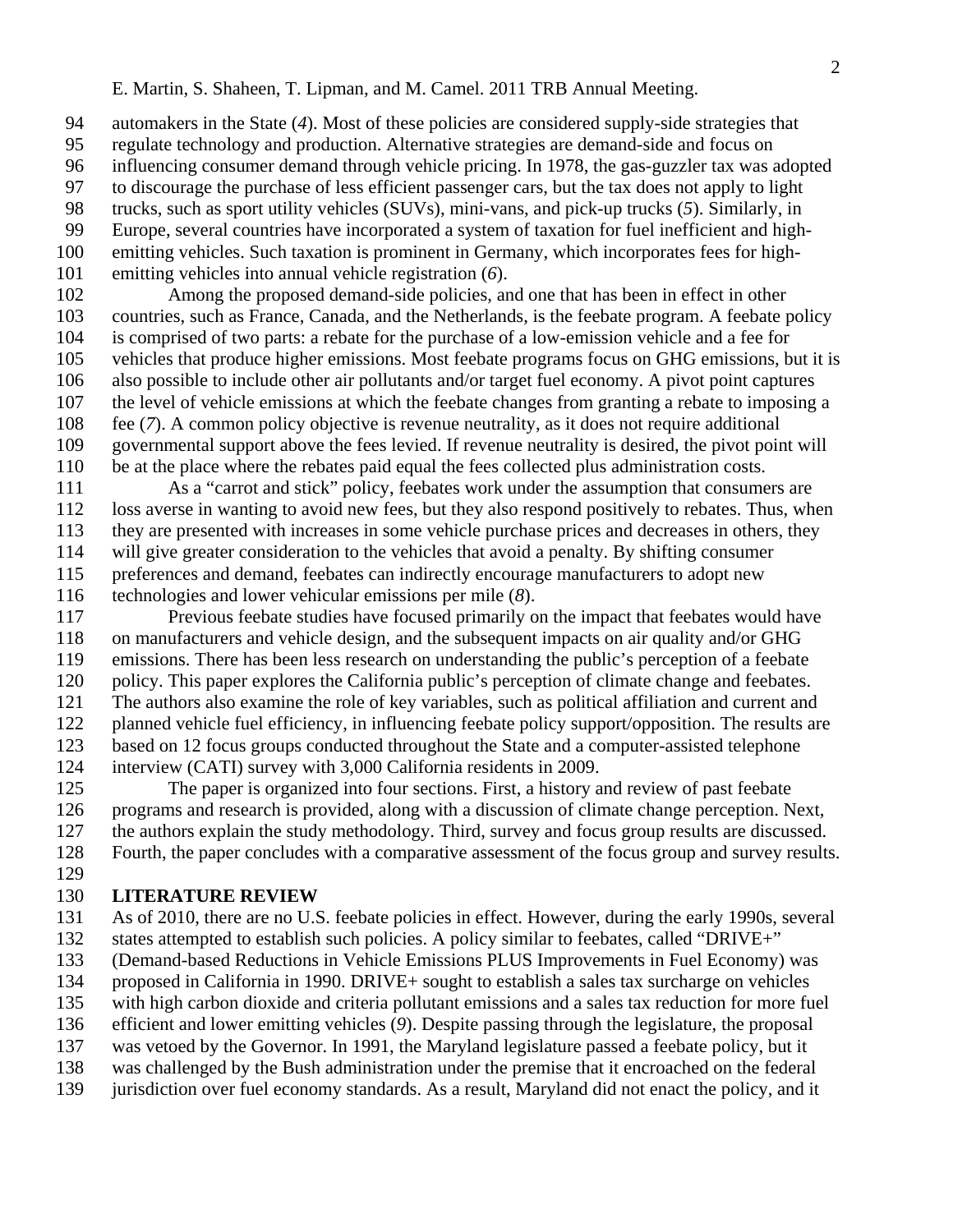140 was repealed in 2001 (*10*). In contrast, feebates have gained greater traction in Europe and

141 Canada where they have become a centerpiece of vehicle emission policies during the last ten

- 142 years. For example, France, Austria, Denmark, the Wallonia region of Belgium, Norway, and the
- 143 Netherlands all have some form of a feebate policy. In Canada, Ontario's feebate policy emerged
- 144 from a 1989 tax on fuel inefficient passenger vehicles after a rebate was introduced in 1991 (*11*).
- 145 While most feebate research has focused on policy impacts, some has touched on the 146 public perception of feebate policy. A 2008 survey of California adults revealed strong support
- 147 for green transport taxes. Sixty-six percent of those surveyed were in support of a feebate policy,
- 148 with respondents in Northern regions and those affiliated as Democrats more supportive (*12*). In
- 149 contrast, a survey conducted by the Consumer Federation of America in 2009 showed that 54%
- 150 of Americans did not support a feebate. This same survey indicated that 78% of Americans 151 approved of increasing fuel economy requirements from 27 miles per gallon (MPG) to 35 in
- 152 2016, however (*13*). A 2009 survey of the National Survey of American Public Opinion on
- 153 Climate Change showed that 49% did not support a gas tax increase to reduce GHG emissions,
- 154 while 44% supported an increase in vehicle fuel efficiency even if this resulted in increased
- 155 vehicle costs (*14*).
- 156 While understanding of public reaction to feebates is limited, some proponents emphasize 157 equity as a strategy to gain higher public acceptance. The Connecticut Clean Car Incentive 158 suggests creating a class-based feebate in which vehicles are compared within their class and 159 presented with fees/rebates based on class performance (*15*). McManus (2007) and Greene and
- 160 Bunch (2010) also discuss a feebate with a "zero-band" or a section of vehicles that is left
- 161 unaffected by a feebate, so as not to alienate consumers (*16*, *17*).
- 162 Public policies influencing vehicle choice and technology are designed to mitigate the 163 externalities (e.g., GHG and air emissions) associated with collective vehicle use. Since these are 164 societal costs, the public's perception of policy need and cost severity are likely to be influenced 165 by perceptions regarding these externalities. Thus, it is logical that the perception of a feebate 166 policy would be impacted by climate change perception. Relative to other countries in the world, 167 the U.S. public has demonstrated less concern about climate change (*18*). Leiserowitz (2005) 168 suggests that this may be due to the American public's psychological and spatial distance from 169 climate change, which reduces risk perception and lowers possibilities of behavioral change (*19*). 170 The degree of climate change concern is also related to gender, education, and political 171 affiliation. McCright (2010) and Semenza et al. (2008) have shown that women are more 172 concerned about climate change than men (*20*, *21*). Moreover, Dunlap and McCright (2008) 173 highlight the partisan split between Democrats and Republicans in environmental issues, with 174 three fourths of Democrats believing that climate change is real, in contrast to less than half of 175 Republicans (*22*).
- 176 Overall, previous research has suggested that the public has mixed opinions about feebate 177 policies. Much of this work is recent and indicates that public opinion may still be forming.
- 178 Furthermore, feebate response may evolve over time and be regionally distinct, with certain
- 179 areas of California and the country more likely to support a feebate policy than others. This
- 180 suggests that further understanding of the public's response to feebate policies could be useful to
- 181 future policy formulation.
- 182

## 183 **METHODOLOGY**

- 184 In this study, the authors applied both qualitative and quantitative methods to evaluate the
- 185 public's perception of a feebate policy in California through a series of focus groups and an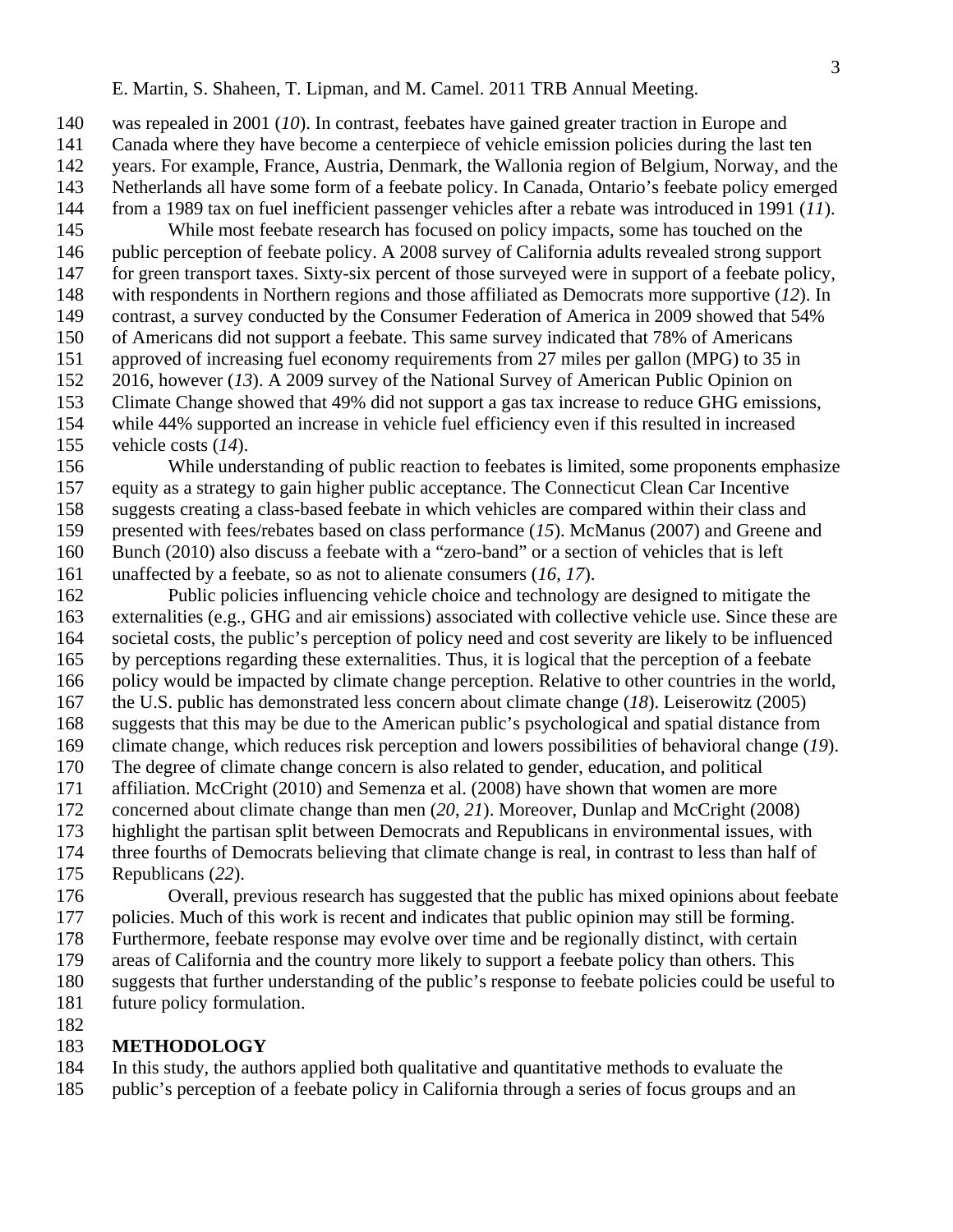186 "n=3,000" telephone survey. During August and September 2009, researchers held 12 focus

- 187 groups across the State in which participants were presented with a variety of feebate policy
- 188 designs and asked to discuss their reactions and opinions among other participants. The focus
- 189 groups were held with locally recruited participants in the San Francisco Bay Area, the Central
- 190 Valley, the Los Angeles area, Sacramento, and San Diego. Two of the focus groups were
- 191 conducted in Spanish. A total of 165 persons were recruited for the focus groups from which 120 192 were selected to form groups of eight to ten.
- 193 Researchers developed a detailed protocol to help guide each group discussion, which 194 was pretested at the University of California, Berkeley. Participants provided opinions regarding 195 the feebate concept, as well as three distinct feebate policy designs. This was followed by an in-196 depth discussion of the perceived benefits and drawbacks of each design and policy option. 197 Finally, participants shared their perceptions of climate change and their opinions regarding 198 feebates overall.
- 199 The study team employed the initial insights gathered during the focus groups to develop 200 the CATI survey. Researchers conducted a pilot survey with the California public in October 201 2009 to assess instrument clarity, including key policy definitions and question comprehension; 202 one minor change was made to the age question in the instrument. The survey was completed 203 with 3,072 respondents throughout the State between October and December 2009. The sample 204 was drawn using a random digit dialing approach from a total of 31,790 usable numbers. Once a 205 willing household participant was reached, screening criteria included California residency for at 206 least nine months of the year, plans to purchase or lease a vehicle within the next 15 years, and 207 the ability to speak either English or Spanish. The survey was 13 to 16 minutes in length and 208 consisted of 36 questions. Interviewers administered the survey in either English or Spanish, as 209 requested by the participant.
- 210 Researchers introduced the feebate concept and policy design in the telephone survey. 211 Interviewers asked participants about feebate opinions, as well as impressions of policy 212 effectiveness and fairness. The survey also included demographic information, existing vehicle 213 ownership, future vehicle choice, and general political views including their opinions on 214 environmental issues, such as climate change.
- 215 The sample was randomly drawn from relevant telephone exchanges in California and 216 consisted of household and mobile telephone numbers. The inclusion of mobile phones in 217 telephone surveys is desirable because this technology has begun to displace household 218 landlines. However, as recently as 2006, a comparison of sample survey results between landline 219 plus mobile and mobile-only users found little distinction, with an average difference of 0.7% 220 (23). A similar 2010 Pew Research Center analysis found that the average percent difference had 221 grown to 2.1%; but this is still considered small (*24*). That study found mobile-only users to be 222 younger, more male, less Caucasian, and politically more aligned with Democrats relative to the
- 223 landline sample (*24).*
- 224

# 225 **Study Limitations**

- 226 For much of the study population in both the survey and focus groups, feebates was a new and
- 227 unfamiliar concept. This study had to introduce the policy concept and then solicit reactions to it
- 228 in a 15-minute phone survey. Reactions should be understood in the context of the limited level
- 229 of initial exposure that respondents had.
- 230 While the feebate survey data provide insights into the opinions of a large sample of 231 Californians, there are limitations. Self-selection bias can occur in telephone surveys in spite of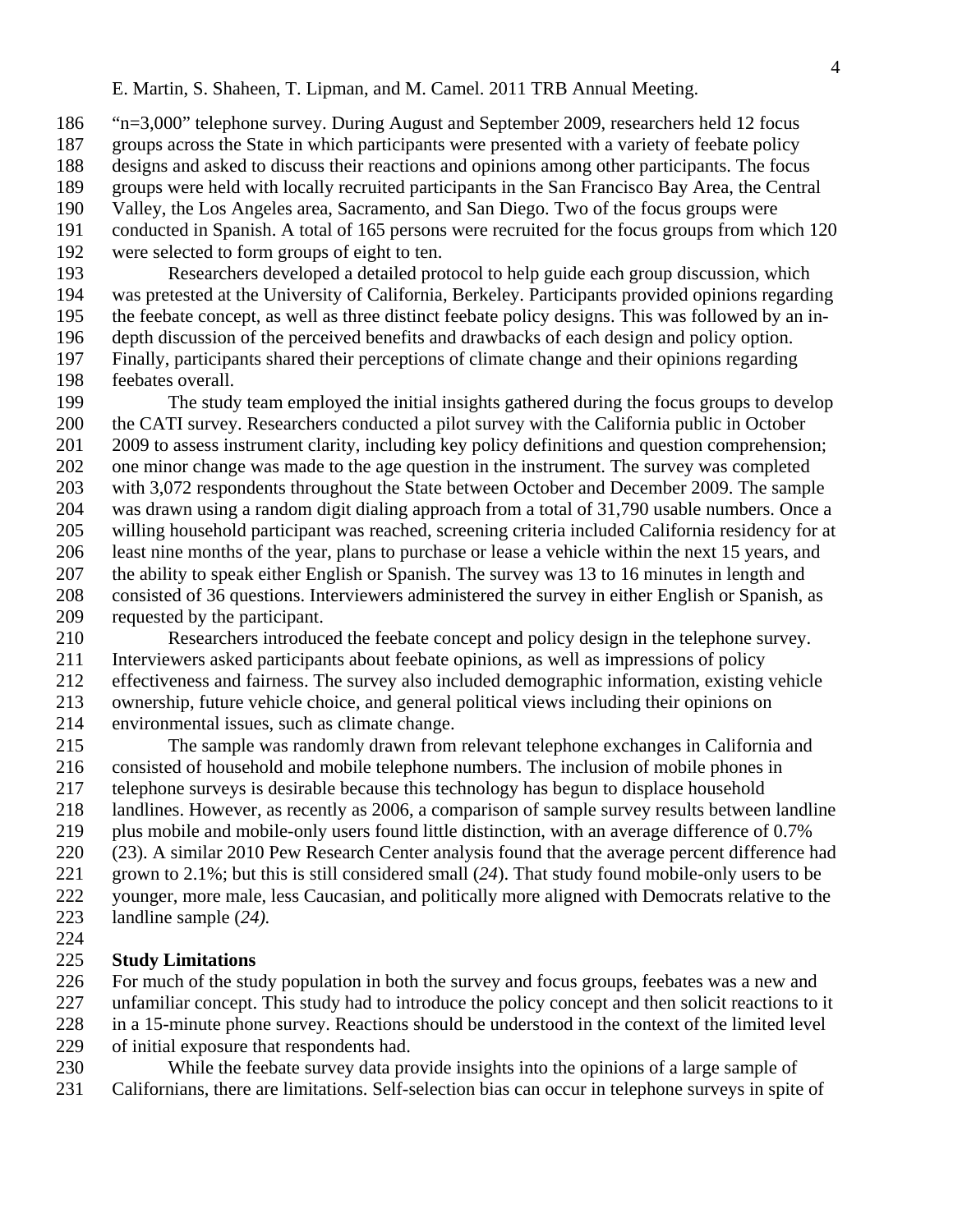- 232 random sampling and other efforts to mitigate them, as populations with certain demographics
- 233 have a higher propensity to respond to telephone surveys than others (particularly, older and
- 234 more Caucasian cohorts in CATI surveys) (*25*).
- 235 Researchers designed the sampling methodology to over-sample certain demographics to 236 compensate when there was a disproportionate share of a particular demographic observed. This 237 helped to increase the response rate and representation from other ethnic/age groups. Because 238 survey demographics are traditionally asked at the end, the authors do not have empirical data on 239 those that responded but stopped part way through. As described in the results section below, the 240 sample was weighted to correct for remaining discrepancies.
- 241 Finally, while the focus groups provided a rich qualitative setting for group interactions 242 on feebates and identified key trends, they have several limitations. They are limited in size and 243 are not quantitative in nature. Thus, one cannot generalize from the results. Further, the results 244 are highly dependent upon the interactions among the group and the moderator, and dominant 245 personalities can influence other respondents.
- 246

## 247 **SURVEY AND FOCUS GROUP ANALYSIS AND RESULTS**

- 248 The survey and the focus group results produced distinct perspectives on the reactions of
- 249 Californians to the feebate concept. The focus groups illustrated more in-depth reactions to
- 250 specific policy designs, whereas the survey provided a more robust sample for evaluating
- 251 personal opinions. The survey sample did exhibit some departure from the general population
- 252 along certain demographic attributes. To adjust for this departure, the sample was weighted with
- 253 post-stratification weights that were derived from the 2006 to 2008 American Community
- 254 Survey (ACS) Public Use Microdata (PUMS) of California (US Census, 2009). Before applying
- 255 the weights, non-responses to these questions were imputed using the "hot deck" method, which
- 256 relies on the sample joint distribution of influential attributes and the random ordering of existing
- 257 respondents to generate an imputed estimate of missing values. This method imputed values for 258 income, education, and age. The post-stratification weights were then derived from the joint-
- 259 distribution of these attributes in the PUMS dataset and the survey sample. Table 1 illustrates the
- 260 demographic profile of the focus groups, the survey sample, and the weighted sample as
- 261 compared to the California population (18 years or older).
- 
- 262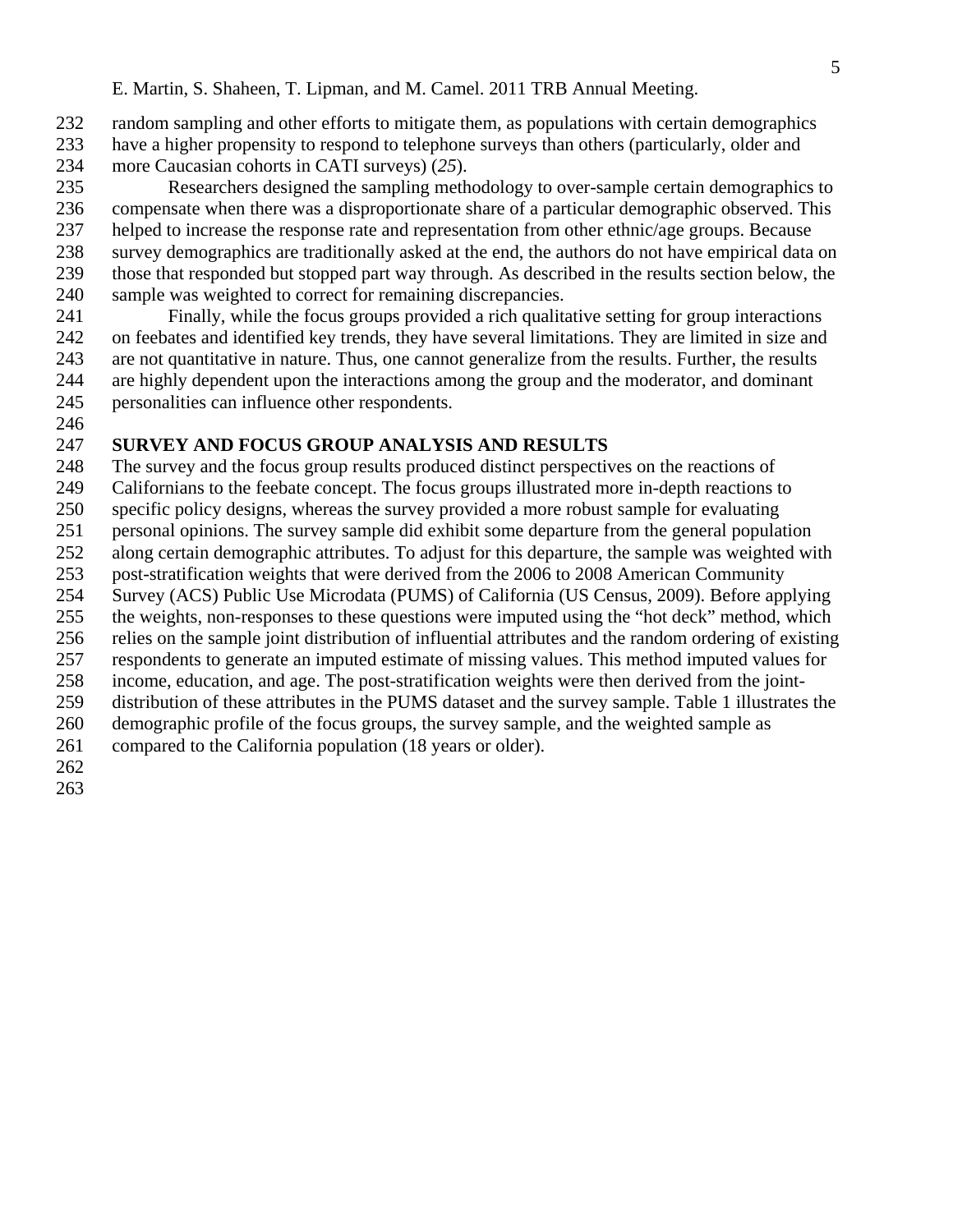| <b>Demographic Attribute</b>      | <b>Focus Groups</b> | <b>Raw Survey</b> | <b>Reweighted Survey</b> | <b>California Population</b> |
|-----------------------------------|---------------------|-------------------|--------------------------|------------------------------|
| Gender                            | $N = 97$            | $N = 3072$        | $N = 3072$               | $N = 27,043,417$             |
| Male                              | 48.5%               | 47.2%             | 47.2%                    | 49.6%                        |
| Female                            | 51.5%               | 52.8%             | 52.8%                    | 50.4%                        |
| Age Category                      | $N = 97$            | $N = 3072$        | $N = 3072$               | $N = 27,043,417$             |
| $18 - 24$                         | 18%                 | 4%                | 12%                      | 14%                          |
| $25 - 34$                         | 29%                 | 11%               | 20%                      | 19%                          |
| $35 - 44$                         | 21%                 | 17%               | 21%                      | 20%                          |
| $45 - 54$                         | 21%                 | 25%               | 20%                      | 19%                          |
| $55 - 64$                         | 4%                  | 24%               | 14%                      | 13%                          |
| $65 - 74$                         | 2%                  | 14%               | 8%                       | 8%                           |
| 75 or over                        | 5%                  | 6%                | 6%                       | 7%                           |
| Total                             | 100%                | 100%              | 100%                     | 100%                         |
| Education                         | $N = 97$            | $N = 3072$        | $N = 3072$               | $N = 27,043,417$             |
| Did not complete high school      | 2%                  | 6%                | 17%                      | 20%                          |
| High school graduate              | 3%                  | 10%               | 23%                      | 24%                          |
| Some college                      | 35%                 | 18%               | 25%                      | 23%                          |
| 2-year college degree             | 15%                 | 12%               | 7%                       | 7%                           |
| 4-year college Degree             | 22%                 | 28%               | 18%                      | 17%                          |
| <b>Graduate Degree</b>            | 23%                 | 25%               | 10%                      | 9%                           |
| Other                             | $0\%$               | 0%                | 0%                       | 0%                           |
| Total                             | 100%                | 100%              | 100%                     | 100%                         |
| Income (Households, \$ US)        | $N = 97$            | $N = 3072$        | $N = 3072$               | $N = 12,177,852$             |
| Less than \$10,000                | 4%                  | 4%                | 6%                       | 5%                           |
| \$10,000 to \$25,000              | 10%                 | 9%                | 12%                      | 14%                          |
| \$25,000 to \$35,000              | 10%                 | $8\%$             | $8\%$                    | 9%                           |
| \$35,000 to \$50,000              | 15%                 | 11%               | 13%                      | 13%                          |
| \$50,000 to \$75,000              | 29%                 | 17%               | 18%                      | 18%                          |
| \$75,000 to \$100,000             | 14%                 | 16%               | 14%                      | 13%                          |
| \$100,000 to \$150,000            | 16%                 | 18%               | 16%                      | 15%                          |
| More than \$150,000               | 2%                  | 16%               | 12%                      | 13%                          |
| Total                             | 100%                | 100%              | 100%                     | 100%                         |
| Race                              | $N = 97$            | $N = 3072$        | $N = 3072$               | $N = 27,043,417$             |
| Caucasian or White (alone)        | 36.1%               | 55.8%             | 44.5%                    | 42.6%                        |
| Hispanic                          | 30.9%               | 24.5%             | 36.9%                    | 36.1%                        |
| African American                  | 14.4%               | 5.2%              | 5.5%                     | 6.0%                         |
| Asian                             | 18.6%               | 8.2%              | 6.1%                     | 12.1%                        |
| Native American or Alaskan Native | 0.0%                | 2.4%              | 2.7%                     | 0.5%                         |
| Hawaiian or Pacific Islander      | 0.0%                | 1.0%              | 1.3%                     | 0.3%                         |
| Other                             | 0.0%                | 2.7%              | 3.0%                     | 2.4%                         |
| Total                             | 100.0%              | 100.0%            | 100.0%                   | 100.0%                       |
| Refused                           | 0%                  | 1%                | 2%                       | 0.0%                         |
|                                   |                     |                   |                          |                              |

265 266

267 Table 1 illustrates the distribution of key demographic attributes of the focus groups, 268 survey, and weighted sample against the population for gender, income, age, education, and race. 269 The population distributions are based on the 2006 to 2008 ACS estimates. In comparison to the 270 California population, the focus group participants were younger, more educated, of higher 271 income, and less Caucasian. The focus groups over-represented African-Americans and Asians,

272 while under representing Caucasian and Hispanics. In contrast, the survey respondents were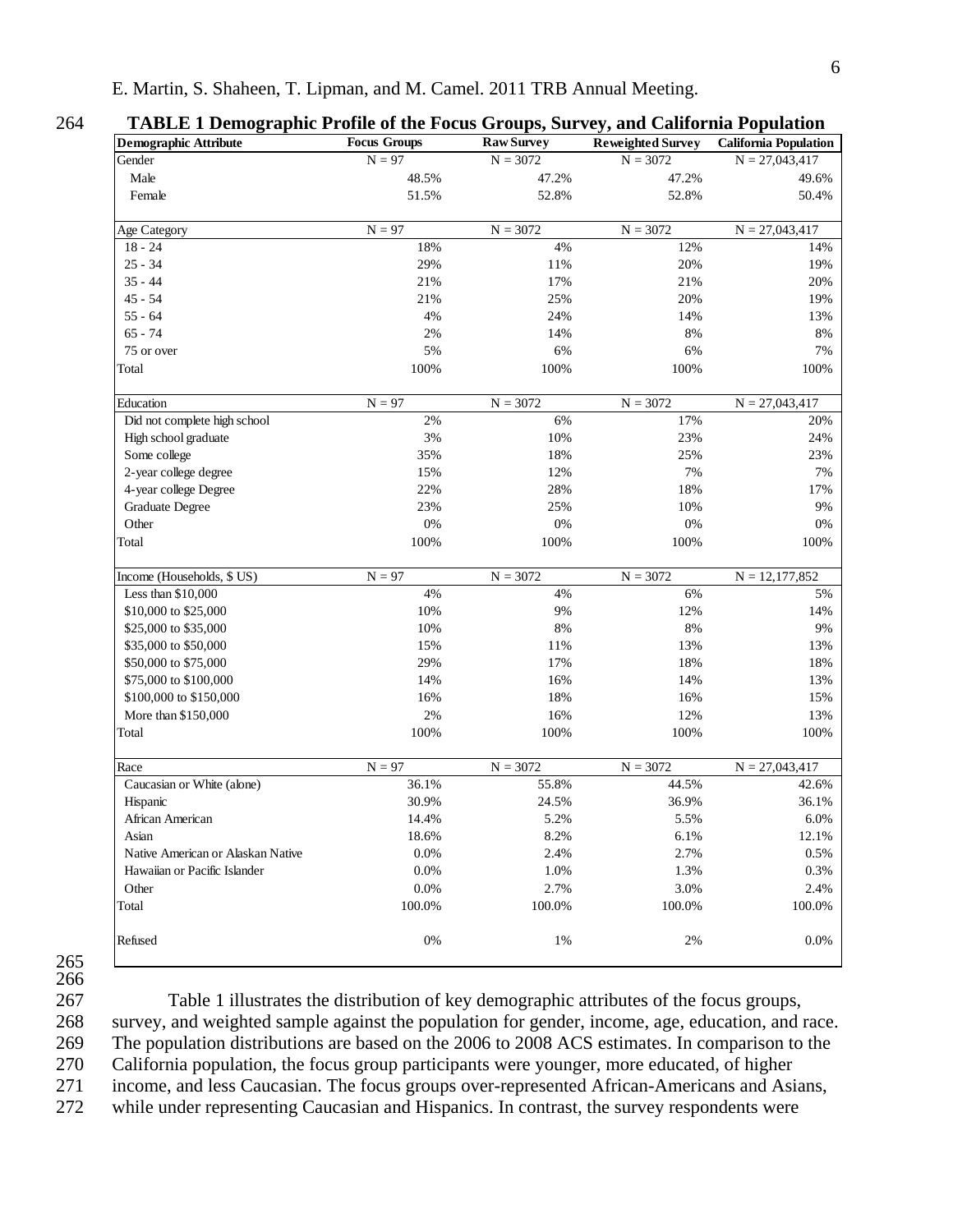273 older relative to the population with an overrepresentation of Caucasians. However, similar to 274 the focus groups, the survey respondents were more educated and had higher incomes than the 275 California population. The weighting of the raw sample reduced the discrepancy in the 276 distribution of age, education, income, as well as race in comparison to the population.

277 The survey sought to understand the public's acceptance of a feebate policy design. To 278 gauge the respondent understanding of the fundamental issues behind the policy, the survey 279 introduced the concept of GHGs and feebates. Each respondent was first read a statement that 280 briefly introduced them to the relationship between GHG emissions and fuel economy. The 281 statement was followed by an initial question that assessed whether they understood the term 282 "greenhouse gases." This was followed by a question that asked them whether they understood 283 the term "climate change." The results showed the 92% of the raw sample were familiar with the 284 term "climate change," while 80% were familiar with "greenhouse gases." The weighting of the 285 sample shifted the response to 87% familiar with "climate change" and 71% familiar with 286 GHGs. Regardless of whether the respondent gave a "yes" or "no" answer to these questions, all 287 were read a definition of GHGs, followed by a definition of a basic feebate policy as it could be 288 applied in California. Researchers designed the definition to be a clear and concise statement of 289 how a feebate policy could be designed and implemented; again, this was pretested for clarity. 290 Interestingly, there was no clear trend regarding knowledge of climate change among the focus 291 group participants. Differences in attitude about climate change based on geographic location 292 were apparent. For example, participants in Fresno and Irvine were less aware of the term 293 "greenhouse gases" and the pollutant contributors to climate change, while participants in 294 Oakland demonstrated a stronger understanding of climate change and tended to believe human 295 activity was a contributing factor.

296 The respondents were then asked a series of questions designed to capture their overall 297 sentiments towards the policy and how they might react to it. These questions were given in the 298 form of statements, and respondents were asked to state whether they agreed or disagreed with 299 the statement using a Likert scale with the options of: "Strongly Agree," "Agree," "Disagree." 300 and "Strongly Disagree."

301 To adjust the study results to more closely match the geographic distribution of the State 302 population, the survey data were evaluated with regional weights. The regions proportionally 303 under-represented by the sample were urban areas, such as Los Angeles, Orange, and Alameda 304 Counties. The study found that for the raw and weighted samples, a majority stated that they 305 would generally be supportive of the feebate policy. The weighted sample shifted the distribution 306 of opinion slightly towards the center of the four-point scale. In both the raw and weighted 307 samples, roughly 76% (~three in four) said that they would be supportive of the policy. 308 However, this result should be understood within the context that a remaining 22% (~one in five) 309 of the population was opposed to the feebate policy. This population (18 years and older) 310 constitutes roughly six million people versus the estimated 20 million people that would support 311 the policy, if the findings were generalized to the full State. In contrast, reception to the feebate 312 concept varied among the focus groups, although the overall response was negative. Perceptions 313 varied based on the location of the focus group. In Oakland and Sacramento the feebate concept 314 was received more favorably than in Southern California and the Central Valley.

315 Thus, in spite of the fact that the sample weighting produced demographic shifts, such as 316 income, education, race, and age, the resulting opinion shift from the same weights was less 317 pronounced. Overall, regional weighting of the respondents had little additional impact on the

318 balance of feebate support or opposition. Due to this small difference and to simplify further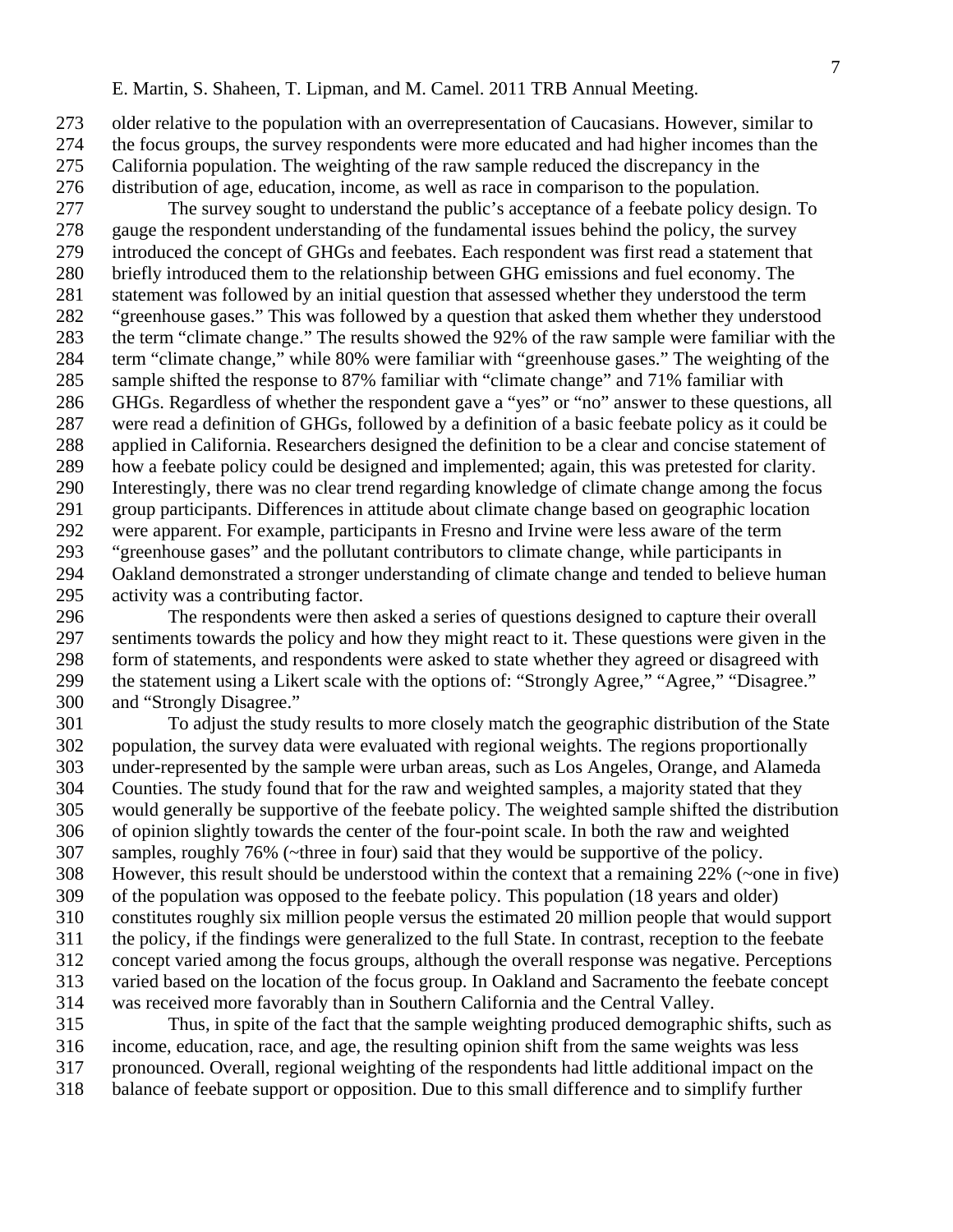- 319 discussion, the results that follow primarily report on the PUMs weighted sample results. The
- 320 cross-tabulation of opinions by income, age, race, education, and politics offer a more in-depth
- 321 perspective on how opinions vary by demographics. Table 2 shows the cross-tabulation of Likert
- 322 response to the statement: "I would generally be supportive of this kind of program to help slow 323 the rate of climate change," as classified by education, income, race, age, and politics. Since the
- 324 raw sample and weighted sample results do not differ significantly, only the weighted sample
- 325 results are presented.
- 326
- 327
- 328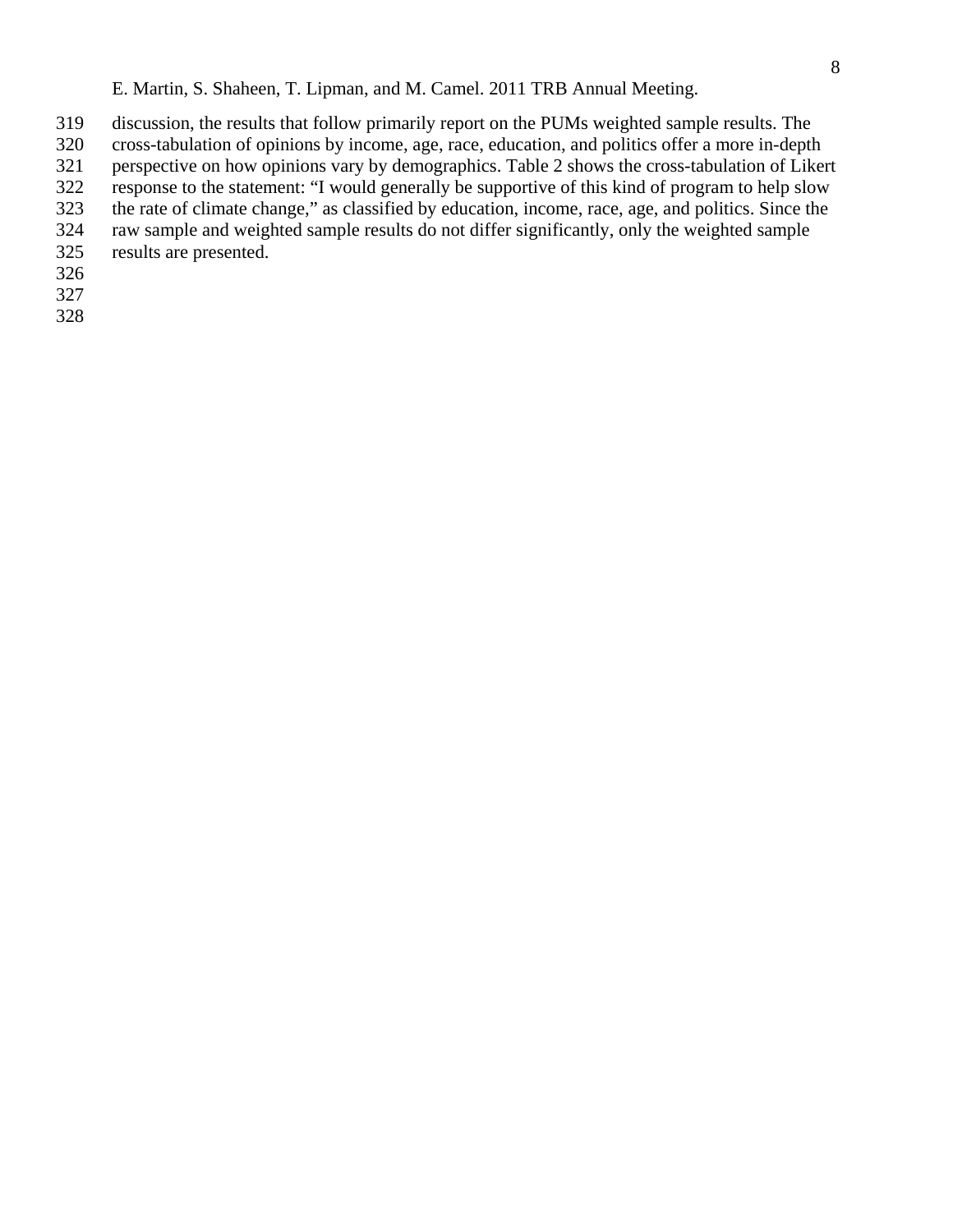#### 329 **TABLE 2 Cross-Tabulation of Policy Support by**  330 **Education, Age, Race, Income, and Politics**

|                          |                       | Education, Age, Race, Income, and I ontics |                          |                         |                          |                                 |                           |                         |
|--------------------------|-----------------------|--------------------------------------------|--------------------------|-------------------------|--------------------------|---------------------------------|---------------------------|-------------------------|
| EDUCATION (a)            |                       | Did not<br>complete high                   | High school<br>graduate  | Some college            | 2-year college<br>degree | 4-year college<br>Degree        | Graduate<br>Degree        | Total<br>(Same for all) |
| Strongly Agree           |                       | 23%                                        | 26%                      | 21%                     | 30%                      | 28%                             | 40%                       | 26%                     |
| Agree                    |                       | 62%                                        | 49%                      | 51%                     | 43%                      | 45%                             | 40%                       | 50%                     |
| Disagree                 |                       | $7\%$                                      | 18%                      | 18%                     | 16%                      | 14%                             | 12%                       | 15%                     |
| <b>Strongly Disagree</b> |                       | $4\%$                                      | $6\%$                    | $7\%$                   | $9\%$                    | $9\%$                           | $6\%$                     | $7\%$                   |
| Don't know               |                       | $4\%$                                      | $1\%$                    | $2\%$                   | $2\%$                    | $3\%$                           | $2\%$                     | $2\%$                   |
| Refused                  |                       | $1\%$                                      | $0\%$                    | $1\%$                   | $0\%$                    | $0\%$                           | $0\%$                     | $0\%$                   |
| Total                    |                       | 520                                        | 722                      | 754                     | 228                      | 554                             | 294                       | 3072                    |
| AGE(b)                   |                       | $18 - 24$                                  | $25 - 34$                | $35 - 44$               | $45 - 54$                | $55 - 64$                       | $65 - 74$                 | 75 or over              |
| Strongly Agree           |                       | 17%                                        | 24%                      | 27%                     | 33%                      | 30%                             | 23%                       | 20%                     |
| Agree                    |                       | 62%                                        | 52%                      | 52%                     | 44%                      | 46%                             | 44%                       | 43%                     |
| Disagree                 |                       | 18%                                        | 15%                      | $9\%$                   | 13%                      | 13%                             | 20%                       | 29%                     |
| <b>Strongly Disagree</b> |                       | $2\%$                                      | $6\%$                    | 8%                      | $9\%$                    | $7\%$                           | $6\%$                     | $4\%$                   |
| Don't know               |                       | $0\%$                                      | $2\%$                    | $3\%$                   | $1\%$                    | $3\%$                           | $7\%$                     | $3\%$                   |
| Refused                  |                       | $0\%$                                      | 0%                       | $1\%$                   | $1\%$                    | $0\%$                           | $0\%$                     | $1\%$                   |
| Total                    |                       | 362                                        | 604                      | 653                     | 601                      | 429                             | 248                       | 176                     |
| RACE(c)                  | Caucasian             | Hispanic                                   | African<br>American      | Asian                   | Native<br>American       | Hawaiian or<br>Pacific Islander | Other                     | Refused                 |
| Strongly Agree           | 27%                   | 27%                                        | 22%                      | 24%                     | 20%                      | 23%                             | 21%                       | 16%                     |
| Agree                    | 41%                   | 58%                                        | 64%                      | 54%                     | 64%                      | 55%                             | 38%                       | 43%                     |
| Disagree                 | 19%                   | 10%                                        | 11%                      | 13%                     | 10%                      | 11%                             | 26%                       | 22%                     |
| Strongly Disagree        | 11%                   | $2\%$                                      | $4\%$                    | $4\%$                   | $2\%$                    | $2\%$                           | 11%                       | 13%                     |
| Don't know               | $2\%$                 | $2\%$                                      | $0\%$                    | $4\%$                   | $4\%$                    | $9\%$                           | $4\%$                     | $5\%$                   |
| Refused                  | $0\%$                 | $1\%$                                      | $0\%$                    | $0\%$                   | $0\%$                    | $0\%$                           | $0\%$                     | $0\%$                   |
| Total (Respondents)      | 1342                  | 1114                                       | 165                      | 184                     | 81                       | 39                              | 90                        | 56                      |
| INCOME(d)                | Less than<br>\$10,000 | $$10,000$ to<br>\$25,000                   | $$25,000$ to<br>\$35,000 | \$35,000 to<br>\$50,000 | $$50,000$ to<br>\$75,000 | \$75,000 to<br>\$100,000        | \$100,000 to<br>\$150,000 | More than<br>\$150,000  |
| Strongly Agree           | 29%                   | 30%                                        | 24%                      | 20%                     | 32%                      | 22%                             | 25%                       | 26%                     |
| Agree                    | 60%                   | 56%                                        | 59%                      | 54%                     | 49%                      | 50%                             | 42%                       | 40%                     |
| Disagree                 | $9\%$                 | 11%                                        | 13%                      | 14%                     | 12%                      | 18%                             | 18%                       | 19%                     |
| <b>Strongly Disagree</b> | $2\%$                 | $1\%$                                      | $3\%$                    | $8\%$                   | $5\%$                    | $7\%$                           | 12%                       | 12%                     |
| Don't know               | $0\%$                 | $2\%$                                      | $1\%$                    | $3\%$                   | $1\%$                    | $3\%$                           | $2\%$                     | $3\%$                   |
| Refused                  | $0\%$                 | $0\%$                                      | $1\%$                    | $0\%$                   | $0\%$                    | $0\%$                           | $1\%$                     | $1\%$                   |
| Total                    | 185                   | 365                                        | 260                      | 406                     | 560                      | 426                             | 487                       | 383                     |
| POLITICS (e)             | Very liberal          | Liberal                                    | Moderate                 | Conservative            | Very<br>conservative     | Other                           | Not sure                  | Refused                 |
| Strongly Agree           | 53%                   | 39%                                        | 27%                      | 17%                     | 11%                      | $11\%$                          | $15\%$                    | 13%                     |
| Agree                    | $35\%$                | 51%                                        | $52\%$                   | 49%                     | $31\%$                   | 74%                             | $57\%$                    | 49%                     |
| Disagree                 | $8\%$                 | $7\%$                                      | 16%                      | 20%                     | 28%                      | $8\%$                           | 13%                       | 23%                     |
| Strongly Disagree        | $3\%$                 | $2\%$                                      | $4\%$                    | 11%                     | 27%                      | $5\%$                           | $7\%$                     | $9\%$                   |
| Don't know               | $1\%$                 | $1\%$                                      | $2\%$                    | $3\%$                   | $1\%$                    | $2\%$                           | $8\%$                     | $3\%$                   |
| Refused                  | $1\%$                 | $0\%$                                      | $0\%$                    | $1\%$                   | $2\%$                    | $0\%$                           | $0\%$                     | $2\%$                   |
| Total                    | 172                   | 706                                        | 926                      | 738                     | 205                      | 112                             | 151                       | 62                      |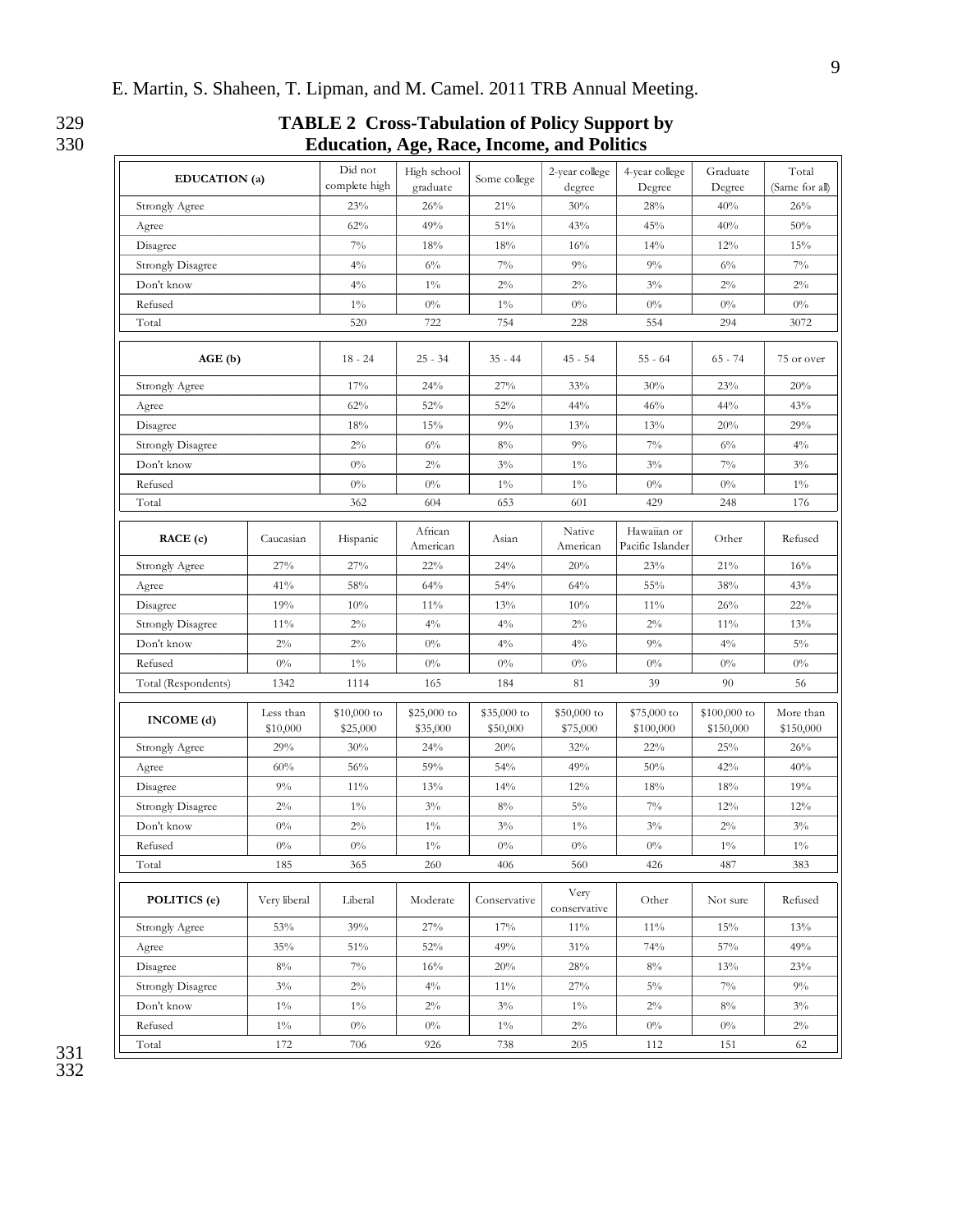333 Table 2(a) shows that across all education levels, between 70 to 80% of respondents 334 support the feebate policy. The lowest opposition (10%) was found among those that did not 335 complete high school. The trends in education show that feebate opposition first rises with 336 increases in education and then falls. The distribution in Table 2(b) shows that younger 337 populations exhibit a higher level of proportional support: 79% of the 18 to 24 year old cohort 338 supports the policy. The level of feebate policy support then declines gradually with age, with 70 339 to 80% support in the young-adult and middle-age cohorts, and 63% for those 75 and older. 340 However, the regression model presented later suggests that this may be more related to higher 341 income. Table 2(c) shows that 30% of Caucasians opposed feebates. For the remaining ethnic 342 groups, the proportion of the cohort opposing feebates fell within the range of 10 to 20%, 343 without considerable differences across the major ethnic groups in California. Notable 344 differences include somewhat lower support among Caucasians and somewhat higher support 345 among African Americans.

346 Income and age are positively correlated within the sample and hence the distributions 347 with respect to income exhibit similar patterns. Table 2(d) shows that opposition tops out at 348 ~30% at the highest income category, while 66% in the highest income category support the 349 policy. This table also shows that there is no majority among ethnic, education, income, or age 350 cohorts that oppose feebates. The proportion of feebate support and opposition tends to cut 351 across most demographic attributes rather uniformly. However, political philosophy seems to 352 influence respondent feebate position relatively directly.

353 As shown in Table 2(e) the distribution of feebates policy position is somewhat strongly 354 influenced by respondent political alignment. Roughly 90% of those that were liberal or very 355 liberal were supportive of the policy. In the center, 79% of moderates, the largest of all political 356 cohorts, were in support while 20% were opposed. While on the right, 32% of conservatives and 357 58% of those self-described as "very conservative" stated that they would be opposed to 358 feebates.

359 Respondents also were asked questions to understand their views on specific 360 environmental issues related to the feebate policy. They were asked whether they agreed or 361 disagreed with statements related to the existence of climate change, the effect of human activity 362 on climate change, and the seriousness of dependence on foreign oil for the U.S. In addition, 363 respondents were asked to compare the importance of climate change and energy security. Figure 364 1 shows the response distribution from the raw and weighted sample to all of these questions. 365

366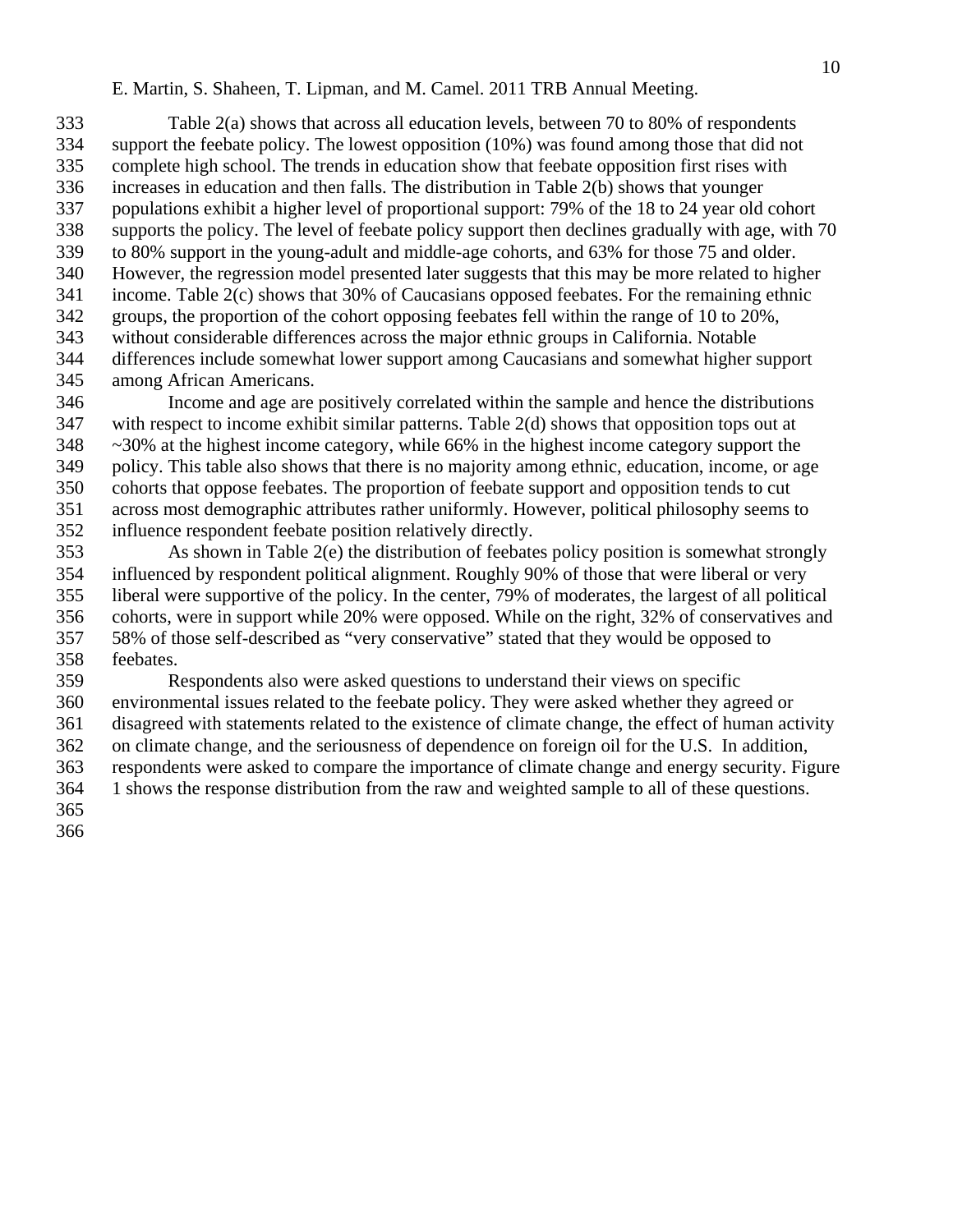



387

368 **FIGURE 1 Distribution of response to climate change and energy security.** 

370 The distributions show that the majority of the California population agrees that the earth is 371 experiencing climate change and that humans are contributing to it. Based on the weighted 372 sample, the top left graph of Figure 1 suggests that roughly 85% of the population agrees or 373 strongly agrees that the earth is experiencing climate change. A similar share (85%) also agrees 374 or strongly agrees that human activity is contributing to climate change.

375 The right side graphs of Figure 1 shows the results of the energy security questions. 376 Based on the weighted sample, the distribution of the top right graph in Figure 1 suggests that a 377 vast majority (88%) of the population believe that foreign oil dependence is a serious concern. 378 The bottom right graph suggests that more people (~40%) in the California population consider 379 improved energy security for the U.S. to be more important than climate change. In contrast, 380 31% of respondents consider climate change to be more important. Nearly 30% of the population 381 considers both climate change and energy security to be equally important.

382 It seems likely that respondent opinions on climate change and energy security will 383 impact their feebate perception. Figure 2 separates respondents by policy support and climate 384 change interest. The dark bars in the graph represent the population that is supportive of feebates, 385 whereas the lighter bars represent the population that opposes feebates as indicated by the 386 weighted sample.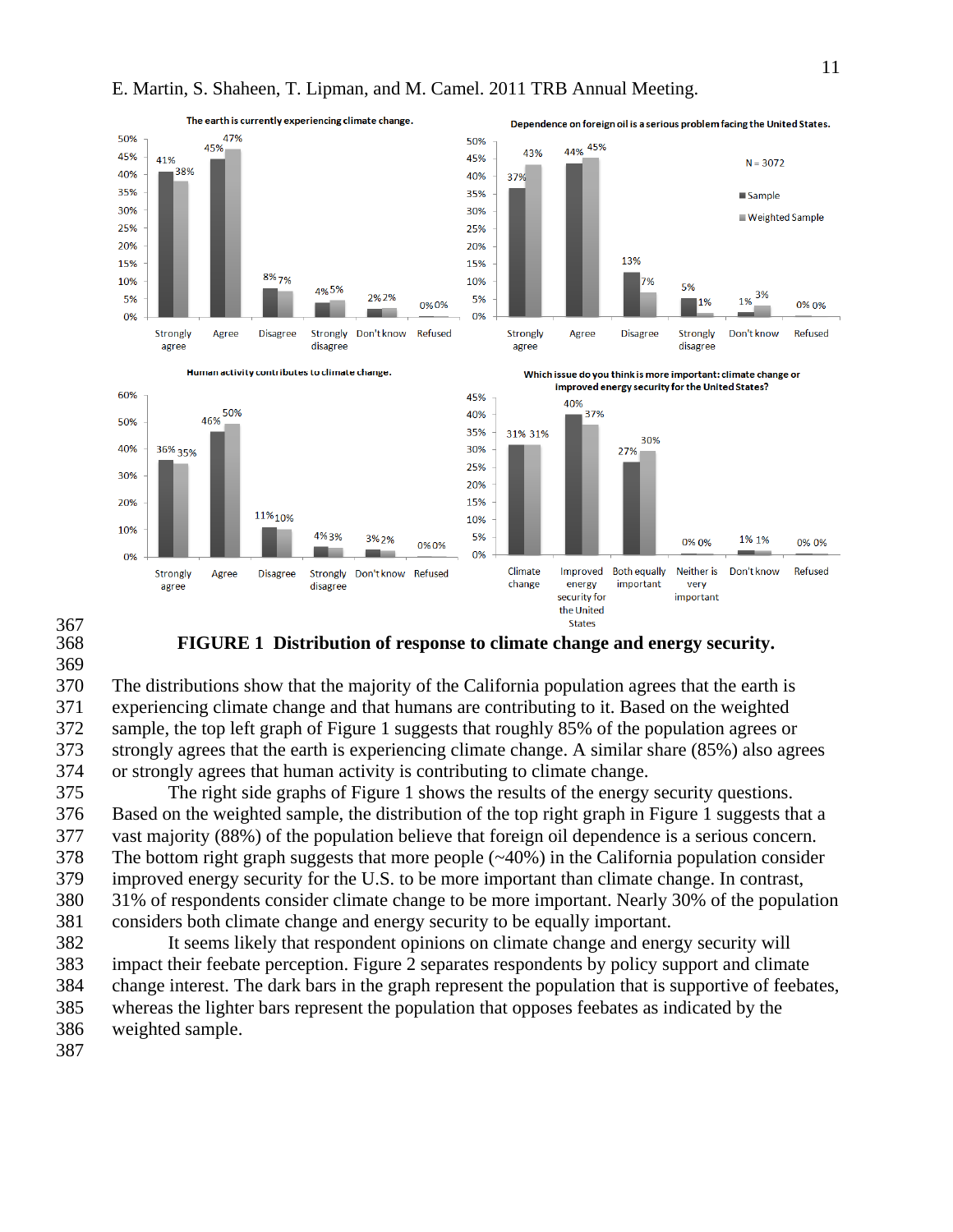

I would generally be supportive of this kind of program to

#### E. Martin, S. Shaheen, T. Lipman, and M. Camel. 2011 TRB Annual Meeting.

- 388<br>389
- 390

### 389 **FIGURE 2 Support for feebates crossed with opinions on climate change.**

391 The top graph shows that roughly 93% (2,166) of respondents that were supportive of 392 feebates considered the earth to be experiencing climate change. About 61% (397) of those 393 opposing feebates also believed that the earth is experiencing climate change. The remaining 394 37% (260) of those opposing feebates did not believe that the earth is experiencing climate 395 change. The findings are similar for the bottom graph, which addresses human contribution to 396 climate change. The results suggest that for the 50 to 60% of the subpopulation that opposes 397 feebates, the reason is not due to disagreement with the statement that human activity contributes 398 to climate change.

399

### 400 **Ordinal Regression Model**

401 The cross-tabulations provide insight as to how policy support is distributed across the weighted 402 samples and how that support is divided by demographics and attitudes towards climate change. 403 A more complete perspective on the factors that influence policy can be illustrated with a model 404 that characterizes policy support as a function of respondent attributes and attitudes. Because the 405 dependent variable of policy support is ordinal, the authors constructed an ordinal regression 406 model using the raw sample of the survey data. The ordinal regression model is estimated using

- 407 demographic and attitudinal variables. Because the sample was mostly supportive of the feebates
- 408 policy, the link function—that characterizes the modeled distribution of the dependent
- 409 variable—is of complementary log-log form. Due to the removal of missing responses  $(2,728)$ ,
- 410 valid observations were available. The ordinal regression model serves to efficiently explain the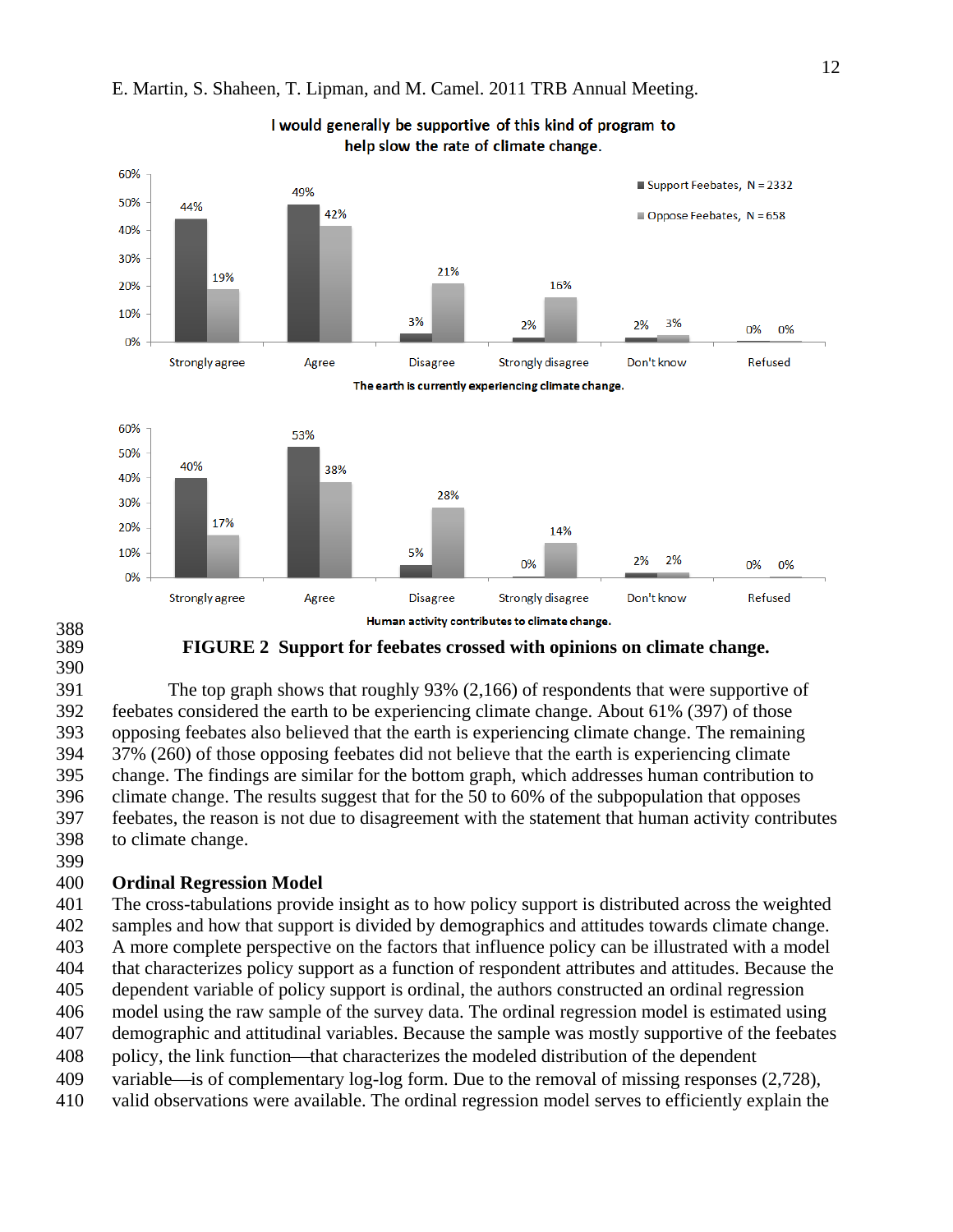411 significant factors that drive opinion towards feebates, and in this case the model is found to

412 perform well. Table 3 presents the estimation results of an ordinal regression model of feebate 413 policy support.

- 414
- 

415 **TABLE 3 Ordinal Regression Model Estimation Results** 

| Dependent Variable Threshold (Support of Feebates) | Estimate                                        | Significance |       |
|----------------------------------------------------|-------------------------------------------------|--------------|-------|
| <b>Strongly Disagree</b>                           | 2.950                                           | 0.000        |       |
| Disagree                                           | 4.590                                           | 0.000        |       |
| Agree                                              |                                                 | 6.935        | 0.000 |
| <b>Location Model</b>                              |                                                 |              |       |
|                                                    | <b>Covariates (Ordinal and Scale Variables)</b> |              |       |
| Global warming is happening                        |                                                 | 0.422        | 0.000 |
|                                                    | Humans cause global warming                     | 0.362        | 0.000 |
|                                                    | Foreign oil dependence is a problem             | 0.088        | 0.043 |
| Education                                          |                                                 | 0.031        | 0.054 |
| Income                                             |                                                 | $-0.061$     | 0.000 |
| Age                                                |                                                 | 0.021        | 0.296 |
|                                                    | Highest vehicle fuel economy in household       | 0.008        | 0.009 |
| Household size                                     |                                                 | 0.008        | 0.310 |
| Number of kids under 18                            | 0.038                                           | 0.139        |       |
| The feebate policy is fair                         |                                                 | 0.929        | 0.000 |
| <b>Factors (Categorical Variables)</b>             |                                                 |              |       |
| Which issue do                                     | Global warming more important                   | 0.331        | 0.118 |
| you think is more                                  | Energy security more important                  | $-0.120$     | 0.563 |
| important?                                         | Both equally important                          | 0.192        | 0.365 |
|                                                    | Neither is important                            | $-2.866$     | 0.000 |
|                                                    | Caucasian                                       | 0.530        | 0.002 |
|                                                    | Hispanic                                        | 0.795        | 0.000 |
|                                                    | African American                                | 0.511        | 0.012 |
| Race or Ethnicity                                  | Asian                                           | 0.591        | 0.002 |
|                                                    | Native American                                 | 0.628        | 0.010 |
|                                                    | Pacific Islander                                | 0.669        | 0.036 |
|                                                    | Other                                           | 0.616        | 0.008 |
|                                                    | Very Liberal                                    | 0.456        | 0.049 |
| Which of the                                       | Liberal                                         | 0.271        | 0.185 |
| following best                                     | Moderate                                        | 0.153        | 0.446 |
| describes your                                     | Conservative                                    | $-0.106$     | 0.600 |
| usual position on                                  | Very Conservative                               | $-0.468$     | 0.033 |
| political issues?                                  | Other                                           | $-0.094$     | 0.728 |
|                                                    | Not Sure                                        | 0.259        | 0.301 |

\*Link function (Complementary Log-log),  $N = 2728$  valid cases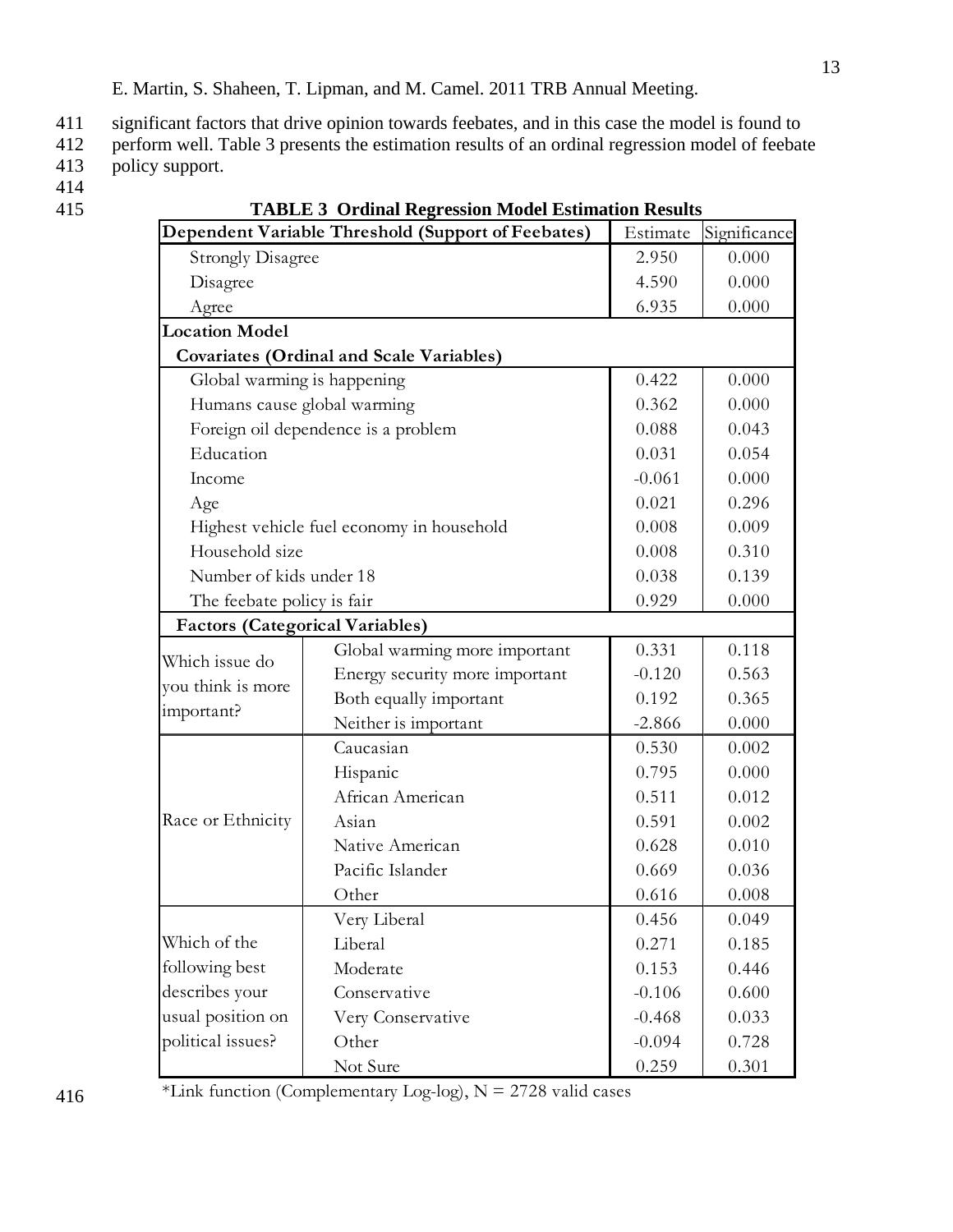417

418 The model is presented in terms of three key attributes—threshold coefficients, covariate 419 coefficients, and factor coefficients—with a subsequent discussion of model performance 420 measures. The threshold coefficients apply to the ordinal categories of the dependent variable, 421 which is the respondent's stated support or opposition to feebates. These coefficients are similar 422 to intercepts and help define the response predicted by the model. For the covariates and factors, 423 positive coefficients indicate that the variable increases policy support. The model shows that 424 opinions regarding the occurrence of climate change are significant in influencing feebate 425 support. In addition, belief that foreign oil dependence is a serious problem also positively 426 influences support. Finally, respondents were asked whether they thought the policy was fair, 427 and this question served as an important covariate in explaining support. In both the raw and 428 weighted sample, roughly 70% of respondents felt the policy was fair. Within the focus groups, 429 feebates fairness was raised as an important issue, particularly for those with large families and 430 businesses that require larger vehicles.

431 The demographic covariates of the model showed that education and fuel economy were 432 positive and statistically significant in influencing policy support. Income, however, was 433 negative and statistically significant, suggesting that *ceteris paribus*, increased income lowers 434 policy support. Both household size and the number of children in the household had positive 435 coefficients but were not statistically significant. This suggests that these factors are not very 436 influential in determining feebate support. A cross-tabulation of the weighted responses and 437 policy support (not shown) confirms this insight, suggesting that smaller households were in fact 438 slightly more opposed to the feebate policy. Finally, among the covariates, the fuel economy of 439 the most efficient vehicle in the household was included and found to be positive and statistically 440 significant. Fuel economy of all vehicles in each household were linked to the fuel economy 441 database as provided by the U.S. Environmental Protection Agency.

442 Among the factor coefficients, three categorical variables were found to be influential on 443 the model. First, as shown in Figure 2, respondents were asked whether they considered global 444 warming or energy security to be more important. The coefficients suggest that a belief that 445 global warming is more important has a positive impact but is not significant. Meanwhile, the 446 belief that neither was important was negative and statistically significant. The coefficients 447 attached to respondent "race" were all positive and statistically significant, which means that the 448 relative magnitude of the coefficients distinguishes which ethnic groups are likely to be more 449 supportive. Finally, the politics coefficients were found to be statistically significant for the more 450 extreme categories of political views. The coefficient for "very liberal" is positive, while the 451 coefficient for "very conservative" is negative, and both are significant. More moderate 452 philosophies were of the expected sign but not significant.

453 The model performance parameters indicate how well the model predicts the sample 454 responses based on the estimation. Ordinal regression requires the application of an additional 455 test, called the parallel lines test, to confirm that the functional form is appropriate for the data. 456 The test has a hypothesis that should not be rejected to ensure validity. In addition, several 457 " "pseudo- $R^{2}$ " statistics have been developed to provide metrics for assessing which models 458 produce the best fit for a given outcome and dataset. Like the conventional  $\mathbb{R}^2$ , the Nagelkerke 459 pseudo- $R^2$  is bounded between 0 and 1 and for this model is 0.830, indicating a good fit. 460 Additionally, the test of parallel lines is not rejected  $(p=1.000)$ , confirming that the 461 complementary log-log function is the appropriate specification. The model also performs well 462 with respect to predicting respondent policy response. The model was able to accurately predict

14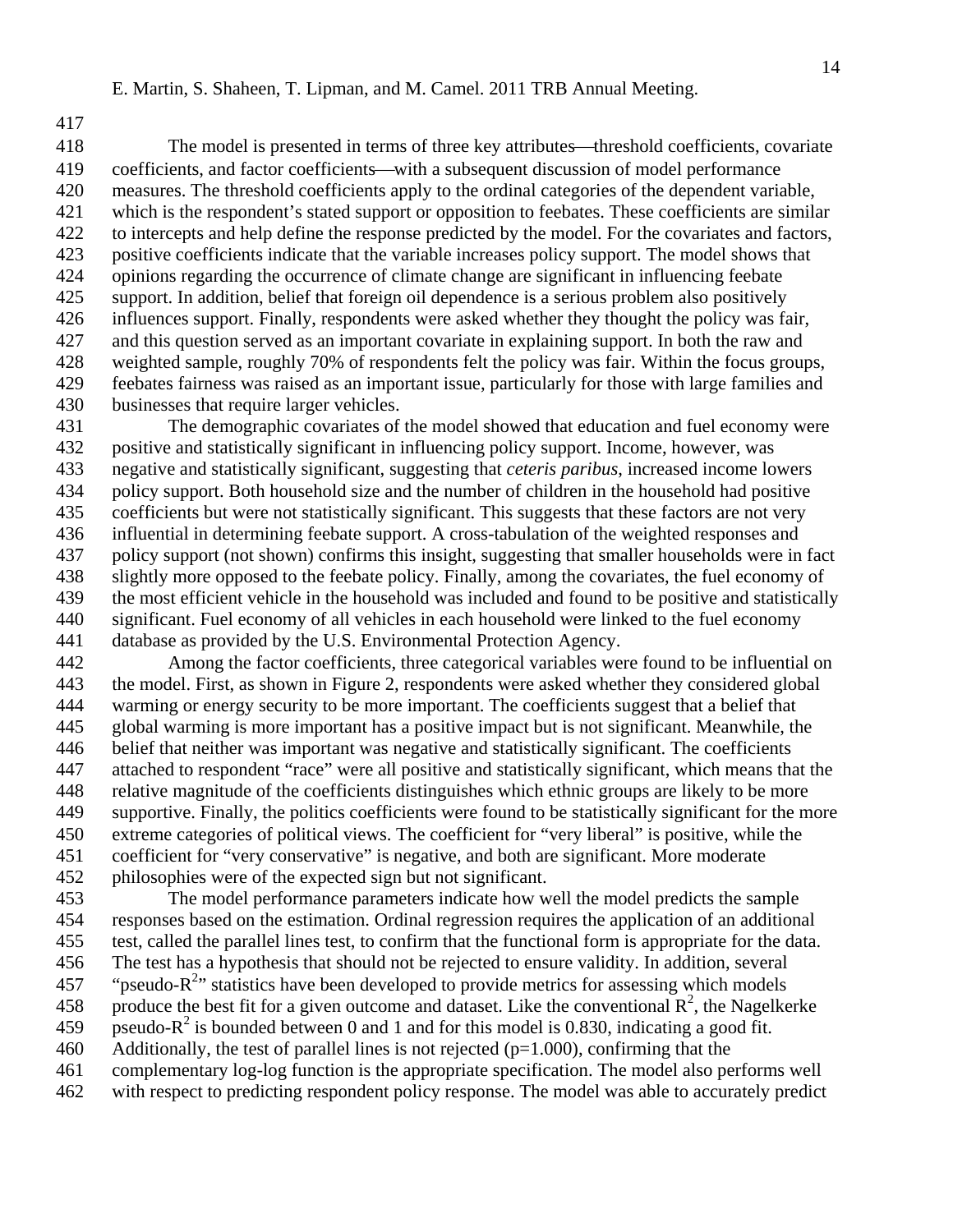463 whether a respondent was in support or against feebates for 89.5% of the sample. That is, the 464 model would correctly predict either "disagree" or "strongly disagree" for those opposed and 465 "agree" or "strongly agree" for those in support.

466 The model offers several insights beyond the conventional distributions presented by the 467 cross-tabulations. In particular, the coefficients illustrate how different factors influence policy 468 support when controlling for all other model factors. The insignificance of certain factors, such 469 as household size, is also important. While fairness to large households was raised as a concern 470 in the focus groups, the survey data suggest that being a large household was not a significant 471 factor in explaining policy position. Overall, the model provides a descriptive context for the 472 broad set of factors that influence policy position simultaneously. It may also be useful for

- 473 predictive applications in the future, but this would require that simulated distributions of
- 474 personal factors, such as politics and opinions, be predefined based on regional assumptions.
- 475

# 476 **CONCLUSION**

477 This study explored the public perception of California residents to a proposed feebate policy

- 478 within the State using focus groups conducted in Northern and Southern California and a
- 479 statewide telephone survey. The survey found that most people were supportive of the feebates
- 480 concept to lower GHG emissions. However, it should be understood that support was not
- 481 unanimous, as roughly one in five respondents in the sample were opposed to feebates. Feebate
- 482 opposition was found to be associated with skepticism about the seriousness of climate change
- 483 and its links to human activity, conservative political views, ownership of less efficient vehicles, 484 and higher income.
- 485 The focus group findings complement the survey results by showing that upon further 486 consideration, public opinion could change with greater feebate exposure, especially if concerns 487 about program fairness or other potential adverse impacts are raised. Differences in the focus 488 group and survey feebate response suggest a variety of influential dynamics. The intimate and in-489 depth discussion nature of the focus groups may induce a more critical discourse, with critics 490 dominating more reticent supporters. In contrast, the survey permits people to opine without the 491 presence of others. It is also important to note that the focus groups were held in the late summer, 492 and the survey was conducted in the fall to early winter of 2009. The focus groups were 493 potentially influenced by events that factored prominently in the media at that time (e.g., "Cash-494 for-Clunkers," economic uncertainty in the State, etc.). This difference in timing may have
- 495 generated distinct reactions between the focus group and survey results.
- 496 Overall, the results showed that a fair amount of support existed for feebates within 497 California at the time of survey. Furthermore, feebate support cut across all key demographic 498 attributes within the sample. Nevertheless, focus group results suggest that the policy design 499 consider the impact that a feebate policy has on households that may require larger vehicles due 500 to business operations or family size. In the longer term, policy designs that effectively balance 501 program objectives with "fairness" considerations will likely exhibit greater endurance among 502 the public overall.
- 503

# 504 **ACKNOWLEDGEMENTS**

- 505 We would like to acknowledge the California Air Resources Board (CARB) for funding this
- 506 research. Thanks also go to Rachel Finson, Kathleen Wong, Vaughn Quoss, Elaine Mao, Steven
- 507 Chua and Meera Velu of the Transportation Sustainability Research Center at the University of
- 508 California, Berkeley for assistance with the focus groups, survey, paper review, and data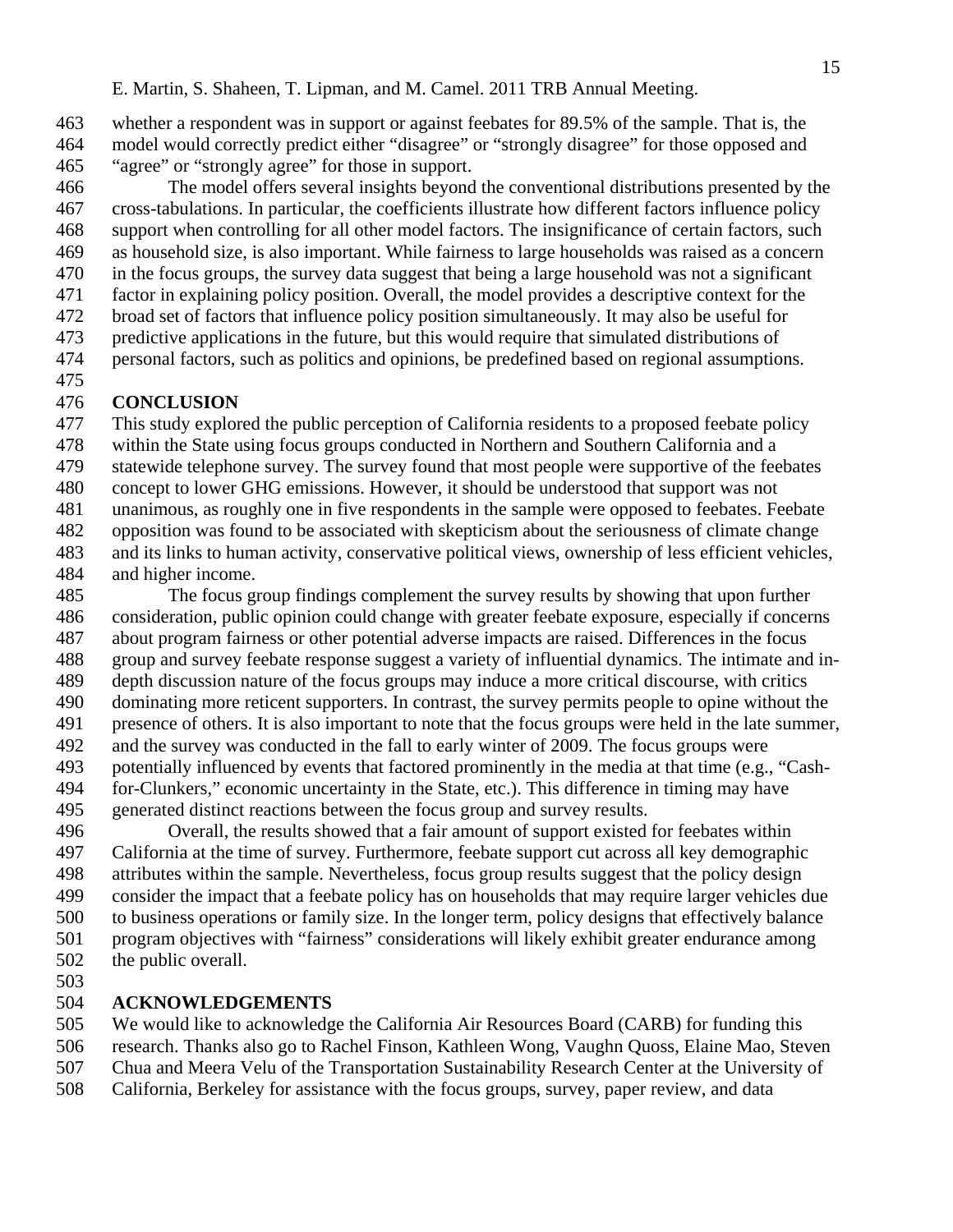- 509 cleaning. We would also like to thank Belinda Chen and Fereidun Feizollahi of CARB and
- 510 David Bunch and David Greene of UC Davis for feedback and contributions to the focus group
- 511 protocol and survey design. Katrin Ewald and Lisa Wasserman of Ewald and Wasserman worked
- 512 tirelessly on the CATI survey. The contents of this paper reflect the views of authors and do not
- 513 necessarily indicate sponsor acceptance.
- 514

# 515 **REFERENCES**

- 516 1. Davis, S., S. Diegal, and R. Boundy. *Transportation Energy Data Book,* Edition 29. US 517 Department of Energy. Oak Ridge National Laboratory, 2010. 518 2. National Highway Traffic Safety Administration. CAFE Overview. 519 http://www.nhtsa.gov/cars/rules/cafe/overview.htm. Accessed July 22, 2010. 520 3. U.S. Environmental Protection Agency. Clean Air Act, June 24, 2010.
- 521 http://www.epa.gov/air/caa/. Accessed July 22, 2010.
- 522 4. Bedsworth, L., and M. Taylor. Learning from California's Zero-Emission Vehicle 523 Program. *California Economic Policy*, Vol. 3, 2007.
- 524 5. U.S. Environmental Protection Agency. Gas Guzzler Tax. Fuel Economy, 2009. 525 http://www.epa.gov/fueleconomy/guzzler/index.htm. Accessed July 13, 2010.
- 526 6. Ekins, P., and S. Potter. Reducing Carbon Emissions Through Transport Taxation. 527 Briefing Paper Six, Green Fiscal Commission, March 2010.
- 528 7. German J., and D. Meszler. Feebate Review and Assessment: Best Practices for Feebate 529 Program Design and Implementation. The International Council on Clean Transportation, 530 2010.
- 531 8. Greene, D., P. Patterson, M. Singh, and J. Li. Feebates, rebates, and gas-guzzler taxes: a 532 study of incentives for increased fuel economy. *Energy Policy*, Vol. 33, 2005, pp. 757- 533 775.
- 534 9. Levenson, L., and D. Gordon. DRIVE+: Promoting Cleaner and More Fuel Efficient 535 Motor Vehicles through a Self-Financing System of State Sales Tax Incentives. *Journal*  536 *of Policy Analysis and Management*, Vol. 9, 1990, pp. 409-415.
- 537 10. Langer, T. Vehicle Efficiency Incentives: An Update on Feebates for States. Report 538 Number T051, 2005.
- 539 11. Barg, S., R. Gale, and A. Gillies. *Green Budget Reform: An International Casebook of*  540 *Leading Practices*. Earthscan Publications Limited, 1995.
- 541 12. A. Agrawal, J. Dill, and H. Nixon. "Green" Transportation Taxes and Fees: A survey of 542 Californians. Mineta Transportation Institute Report 08-05, 2009.
- 543 13. Consumer Federation of America. Large Majority of Americans Remain Concerned 544 about Gas Prices and Oil Imports. Press Release, November 24, 2009.
- 545 14. Rabe, B., and C. Borick. The Climate of Belief: American Public Opinion on Climate 546 Change. Issues in Governance Studies, Brookings Institute, Vol. 31, 2010.
- 547 15. Connecticut Department of Environmental Protection. *Connecticut Clean Car Incentive*  548 *Program*. Special Act No. 05-6, Report to the Joint Committee on the Environment of the 549 Connecticut General Assembly, 2006.
- 550 16. McManus, W. Economic analysis of feebates to reduce greenhouse gas emissions from 551 light vehicles for California. University of Michigan Transportation Research Institute, 552 2007.